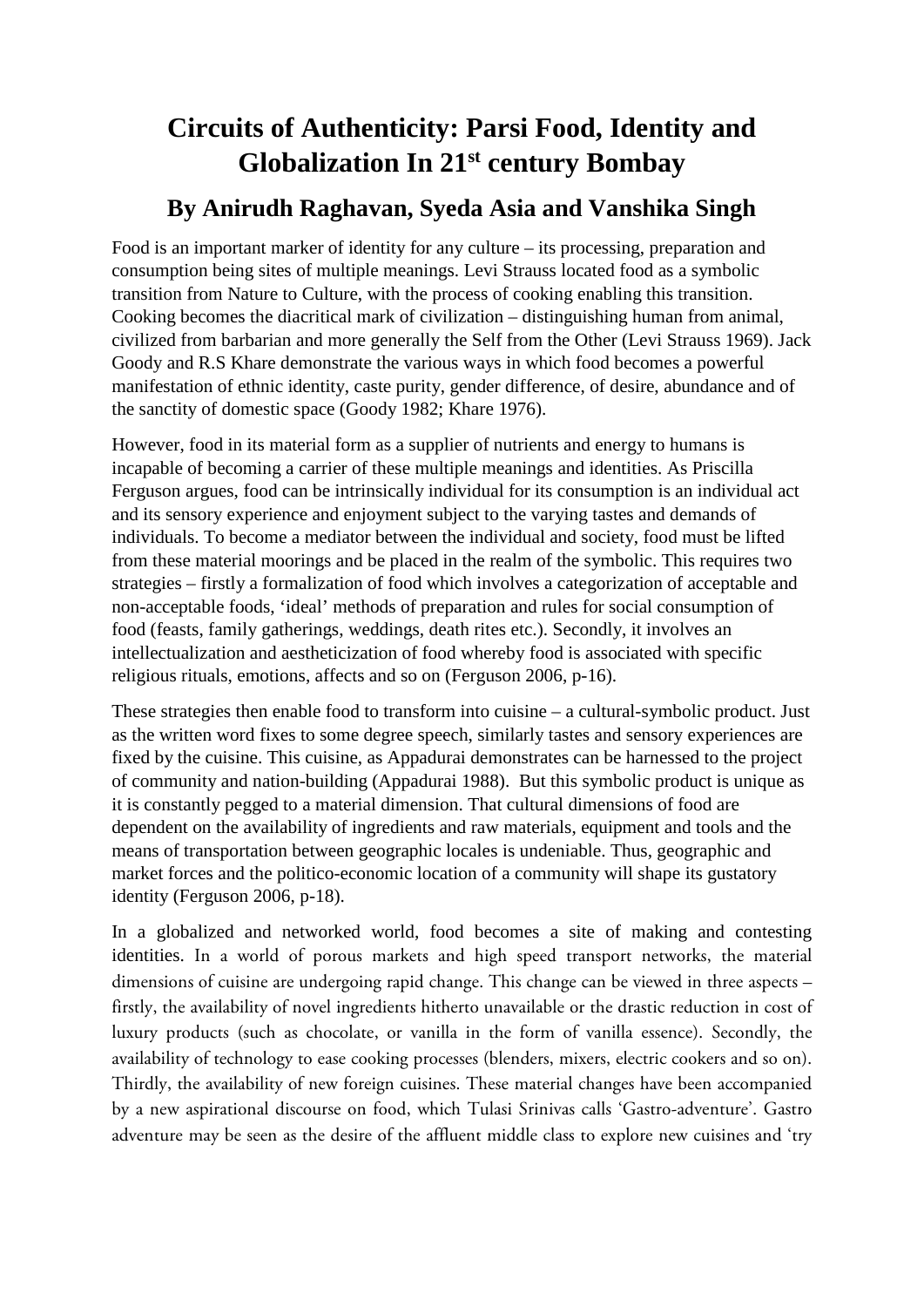out' new restaurants (Srinivas 2007). Gastro-adventure then is a critical sign of a globalized citizen – with a knowledge of different cuisines standing for appreciation of different cultures.

All this has meant, that on the hand the gastronomic identities of various communities are destabilizing. There is rapid change seen in the tastes of individuals, in the preparation of various dishes and in availability of the more elaborate dishes (which more often than not disappear from the domestic space). The transmission of traditional food is jeopardized by the seductive pleasures of fast food restaurants. Further, as cuisine enters the market, its form and shape gets distorted by market forces such that it often is unidentifiable by the representative community.

Yet, as Srinivas points out, globalization has also lead to 'gastro- nostalgia' – a move towards the local and the regional. As food enters the market through restaurants and catering services, as it gets packaged and sold as a lifestyle through television shows and blogs, individuals and communities pay increasingly more attention to 'their own food'. The emphasis then is on preservation of recipes, food memories, old restaurants and eating styles. Thus, a globalized gastronomic market place sees the existence of contradictory yet balancing forces of the new and preservation of the old.

Extending this argument, Krishnendu Ray argues that the processes of globalization are accompanied by a simultaneous process of localization. As globalization destabilizes established identities, it also makes possible a remaking of these identities (Srinivas and Ray 2012, ch-1). The global and the local are then interlinked and are simultaneous in their production. In a different context, Tim Edensor argues that 'places' emerge by means of multiple rhythms and flows of commodities and people. Places he argues are not opposed to transition and flow, even modes of transportation such as buses can becomes places of emotion, identity and negotiation (Edensor 2010, ch-1). Similarly, globalization does not work to eclipse or superimpose identities, but reworks identities by linking together markets, locales, people and commodities.

#### Purpose of the Study

This study attempts to study and delineate the foodways, symbolic exchanges and globalized networks that make possible the emergence of a Parsi gustatory identity in  $21<sup>st</sup>$  century Bombay. The study attempts to extend Tulasi Srinivas' concept of gastro-nostalgia and gastro-adventure by studying the ways and means by which a regional gastronomic identity emerges. This paper will argue that 'authenticity' becomes the locus of the making and remaking of regional gustatory identities in a globalized context.

Studies in food anthropology in the South Asian context have tended to privilege the domestic hearth as the site of community identity and culinary 'authenticity' (Appadurai 1988; Khare 1976). This paper attempts to challenge this notion as it seems to assume that the identity of the community emerges from within it and can be neatly separated from other identities. A study of Parsi foodways in Bombay would show that culinary identity emerges through circuits of authenticity which traverse many sites such as households, philanthropic organizations, commercial restaurants and caterers. These circuits cannot be neatly placed within the Parsi community. This goes on to show that community identity emerges through interaction with other communities and through an exchange of meanings and symbols both global and national.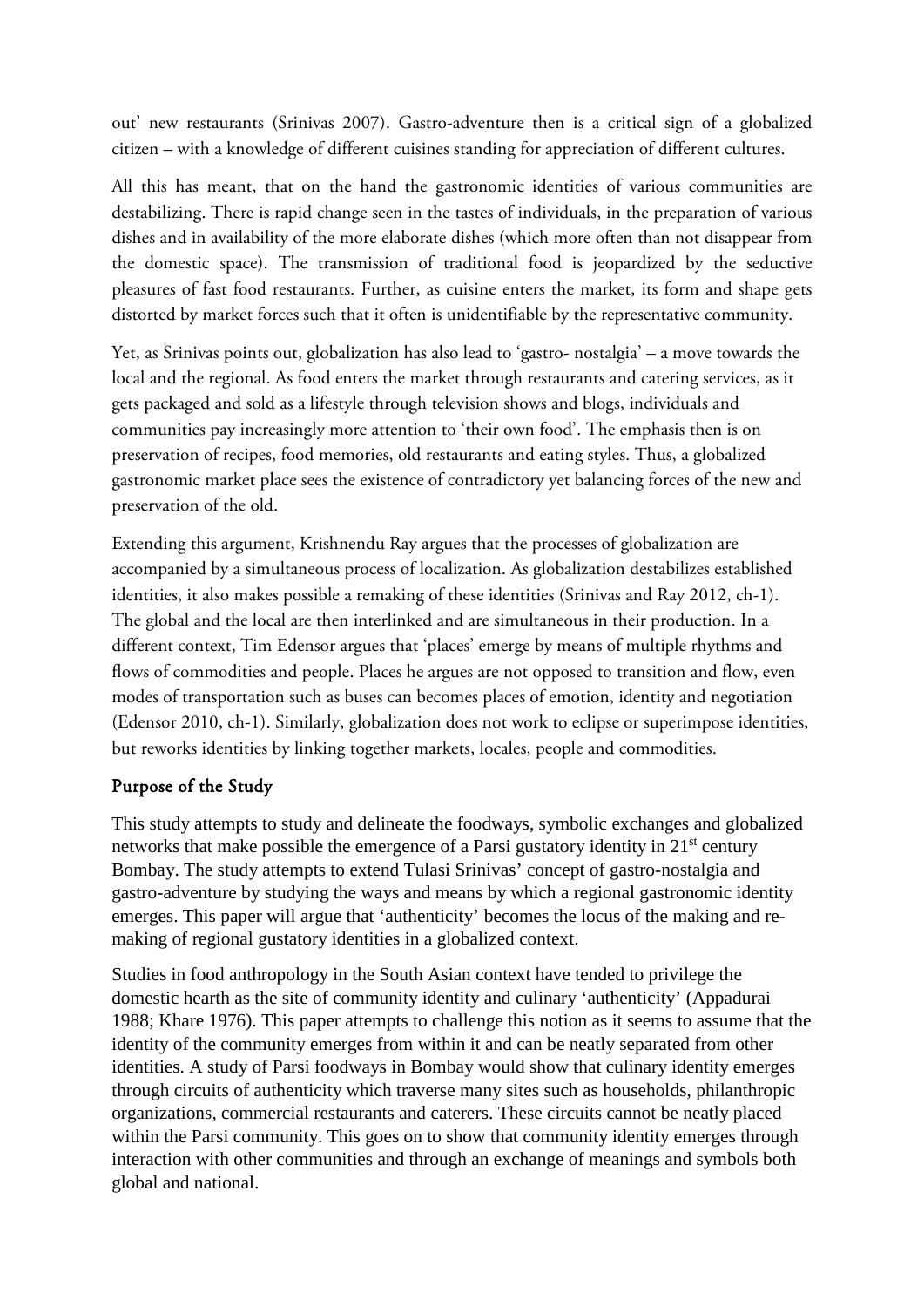The study was conducted across four weeks in June, and proceeded mostly by means of semiformal and casual conversations. We conducted fieldwork in three types of sites. Firstly, commercial establishments which included restaurants, bakeries and caterers. Most prominently we conducted extensive fieldwork at the Britannia Restaurant, a Bombay landmark. Apart from this we conducted fieldwork at the Yazdani Bakery and the Kayani Café, both of which famous eateries. Secondly, philanthropic institutions dealing with food which included the Ratan Tata Institute and the Time and Talents Club. And lastly, two South Bombay households. Apart from these sites, we also conducted interviews with two experts on Zoroastrian religion namely – Phitroza Punthakey Mistree and Marhzban Dadachanji.

To identify these sites we attempted to understand how a Parsi foodscape would look like. A possible approach could have been to study the various ways in which food is interwoven with the Parsi community and its life in Bombay – where they eat, what they eat and why they eat the things they do. But that would only be one side of the picture. Parsi cuisine has a life outside of the community itself – this is the world of restaurants, bakeries, cafes and caterers all of whom serve non-Parsis, and increasingly, non-Indians. This then becomes a study of Parsi cuisine as it gets packaged and re-packaged by the market, and acquires new form and meaning for both Parsis and others. The protagonist then is the cuisine itself.

#### Situating Parsi cuisine: A social history

Modern Parsis are one of the two Zoroastrian community settled in western India. The other community being the Irani who are a minority compared to the former. Both communities are descendants of the Persian Zoroastrians. The distinction between the two communities can be traced to the different periods of migration to the Indian subcontinent. A historical reconstruction of the Quissa e-Sanjan story has lead historians to estimate the date of arrival of the Parsis in Sanjan, Gujarat to around 936 A.D. These Zoroastrians, fleeing the expanding Muslim caliphate, came from northern Iran (a region called Pars). The Iranis migrated to the subcontinent between the 18<sup>th</sup> and late 19<sup>th</sup> centuries from the famine stricken central Iran (the region of Yazd) (Balsara 1969).

The Parsis describe themselves as being 'Indianized' Zoroastrians having adopted the Gujarati language and many Hindu and Muslim religious customs and food practices. Most importantly, as Hinnels notes, the Parsis were able to establish themselves as successful traders, moneylenders and toddy plantation owners under the Mughals in the  $16<sup>th</sup>$  and  $17<sup>th</sup>$  centuries (Hinnels 2008, ch-1) . Luhrmann notes that the community was relatively free of caste sanctions and restrictions on occupation. The Parsis were a diasporic community without a rootedness in the conception of a 'homeland' – there was little longing to return to Iran though they recognized themselves as Iranian by descent (Luhrmann 1996).

This social freedom allowed the Parsis to become adventurous entrepreneurs under the British in the 18th century. Parsis such Rustom Maneckji were some of the earliest commercial agents of the English and Dutch East India Company in the  $18<sup>th</sup>$  century. By the  $19<sup>th</sup>$  century, the Parsis had expanded their entrepreneurial networks to shipbuilding, opium trade and cotton exports. Merchants such as Jamsetji Jeejeebhoy were among the wealthiest Indians in the 19<sup>th</sup> century. As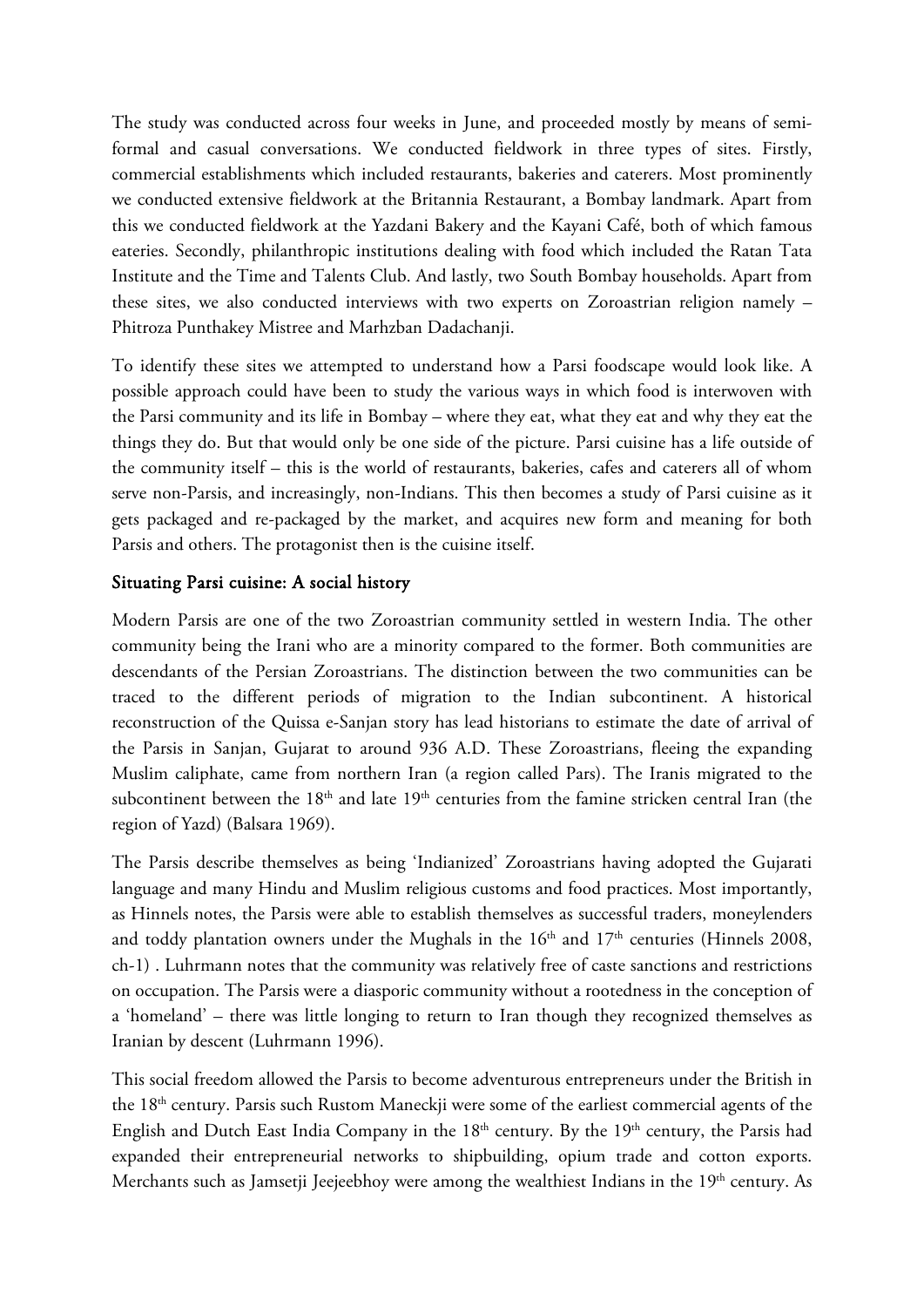distinct from other colonial comprador communities such as the Marwaris and Chettis, the Parsis enthusiastically adopted Victorian manners, customs and etiquettes (Luhrmann 1996, ch-2)

The English saw them as 'progressive and intelligent' and distinct from all other 'degenerate natives'. The Parsis were among the first communities to support female education. Parsis men adopted the English dressing style, their language, and other gentleman like manners. Wealthy Parsi merchants adopted the Victorian traditions of philanthropy by financing the construction of several hospitals, old age homes, colleges and art schools. A visit to Bombay would leave anyone with adequate evidence of the importance of Parsis to the city with some of the most iconic institutions having the imprint of their Parsi founders – the Taj Mahal Hotel being an example.

Luhrmann observes that the community today is under siege. There is a clear threat to community's existence interpreted through factors such as low infertility rate, high marital age, an increase in mixed marriages and emigration, the impoverishment of the middle class, an increasing dependency on charitable institution and a lacuna between status aspirations on one side and socio-economic realities on the other ( Kulke 1979). Verifiably so, the twentieth and the twenty first century has been witness to the community declining so rapidly such that it loses 10% of their population every decennial census. The Ministry of Minority Affairs, Govt. of India reported that as per 2001 Census of India, the Parsi community population in India was only 69,601 ; with the elderly far outnumbering the young population. As of now, Parsis are only 0.0058% of Indian population & 0.0017% of World population. Considering a 12% decrease per decade, the figures are projected to fall as low as 36,730 by 2050 and 19,382 by 2100.

Parsi food in Bombay is a like a palimpsest which records the inscriptions made by various historical actors. The food shows there distinct influences – Persian Zoroastrian traditions, Gujarati cuisine and a European influence.

The Parsi attitude to food and sensual pleasure is critically shaped by their religion. Zoroastrianism can be contrasted with other religions in India in one important respect – its attitude to the body and to sensual pleasure. The sensual world and its apprehensions through the various senses of sight, smell, touch and taste are variously held in suspicion by Indic religions such as Buddhism and also by the Abrahamic religions such as Islam. Food as one of the primary sensual pleasures in any society then particularly comes under sanctions – this takes the form of some foods being marked impure (beef and pork), certain times in the year marked for abstention of food (such as Ramadan) and the 'over-consumption' of food being marked as morally suspect (the idea of the 'tamsic' in Ayurveda or the sin of gluttony in Christianity). Zoroastrianism, however, places emphasis on sensory pleasure and the enjoyment of the body. Pain to the body is explicitly forbidden.

In keeping with this, fasting is strictly prohibited (even though the Parsis do abstain from meat on certain days). Parsis do not have any religious sanctions on the consumption of any type of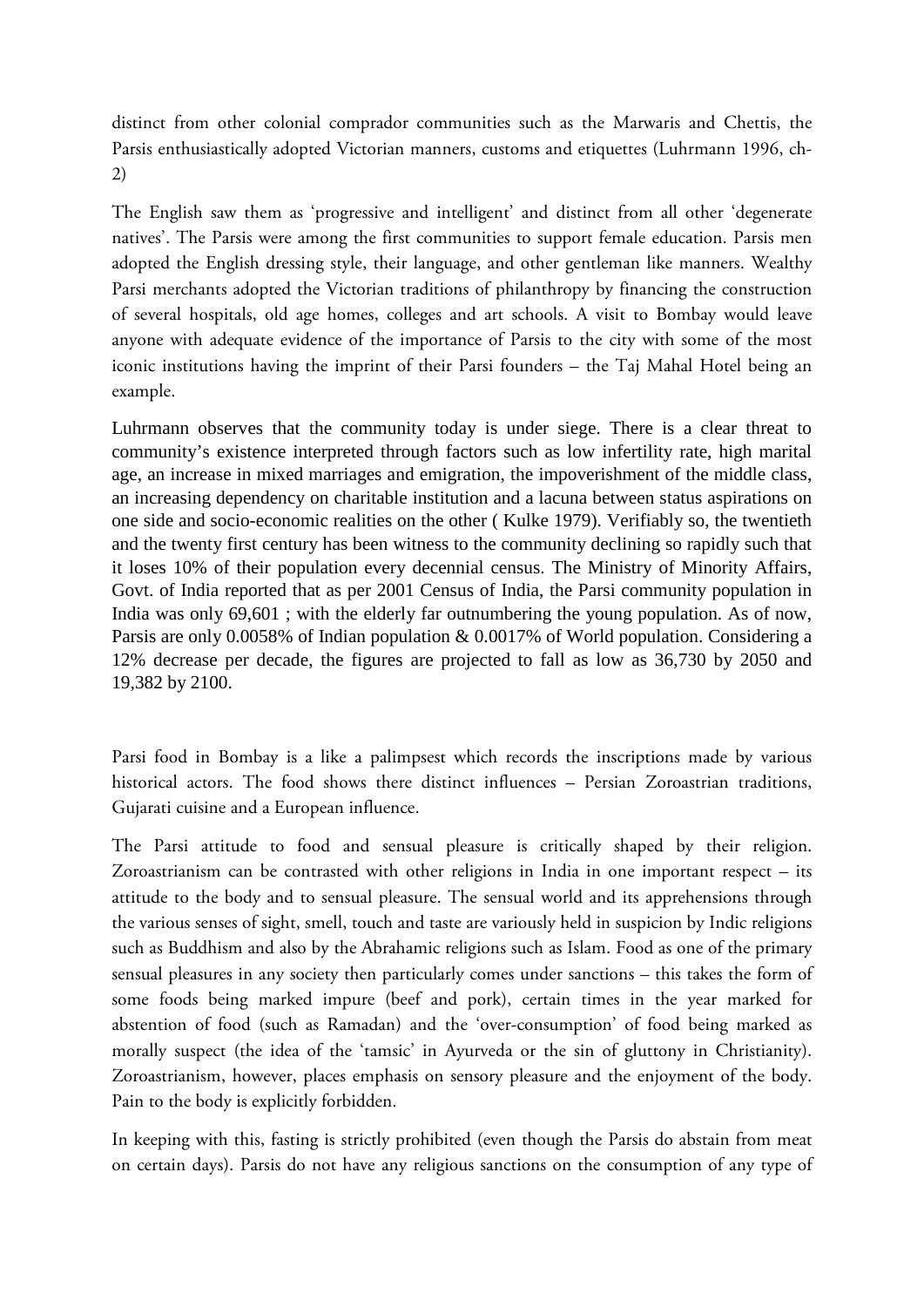food, even though many Parsis have taken to avoiding beef after Independence (to avoid offending conservative Hindu sentiments). Eating all meat and consumption of alcohol are both recognized as distinguishing markers of the community from Hindus and Muslims. In a pamphlet on Parsi religion drafted by Dadabhai Naoroji he writes "He who fills his body with nourishing food is filled with good thoughts which lead to good deeds…..the tenets of our religion" (Naoroji 2005).

The striking absence of strict gustatory sanctions allowed the Parsis to adopt food as a central means of acculturation with the English. M.M Murzban in his 1917 monograph on the customs of the Parsees notes how the wealthy businessmen of Bombay had enthusiastically adopted various culinary customs – food was served on metal plates and eaten with fork and knife, the meal was often served course wise and ended with cakes, sweetened bread and pastries all of which were adopted from the British. Imitating the customs of the Sahibs the Parsis employed Goan cooks and nannies. Several Goan dishes such as the prawn curry rice have become an intrinsic part of Parsi cooking (Murzban 1917, p-322).

By the end of the 19<sup>th</sup> century, a distinct Bombay Parsi cuisine emerged. Bombay Parsi food consists of distinctive dishes such as the *Dates nu ghari*, *lagan nu custard* and *doodh nu puff,* all of which show the influence of Gujarati and English cuisines. A cuisine of the rich and affluent, it makes extensive use of expensive ingredients such as saffron, cardamom, vanilla, and nuts such as walnuts, dried fruits such as dates and apricots and meat. The preparations tend to be fairly elaborate involving multiple processes of cooking and several ingredients. The Parsis commonly describe their food as 'rich', in reference to the high content of fat and the extensive use of meat. Meat plays a central role in the cuisine so much so that some of the informants would simply say "Parsi food is non-vegetarian food" upon being asked about their cuisine. There is however a marginal sect of Parsis in Bombay (the Ilm e-Kushnoom) who subscribe to the view that nonvegetarianism is forbidden by the religion. Regardless, Parsis tend to consider vegetarianism an aberration. As an informant put it jovially "A vegetarian Parsi will face ostracism".

In our interactions with Parsi informants we found a unique association of food to identity. This came through the category of 'maja'- a Gujarati and Hindi word which broadly denotes light hearted fun. Most of our informants described the Parsis as being 'Majedar' (fun loving), 'bindaas' (carefree) people. Further questioning revealed that food was a critical component of being 'fun-loving'. One informant, the manager of a Parsi eatery put it this way –

"Us Parsis, we love the good life. We eat and drink without much concern. We are not like these other people (a reference to other communities in Bombay). We don't fight over food. In our religion, we cant give any pain to the body. If you are in this world, you must enjoy it fully"

Thus, food becomes a moral and ethical symbol of a community that that is willing to change and adjust to the needs of the time; of a peaceful community that goes about its business without hindrance to others. This attitude to food can be seen even in the enthusiastic re-telling of the Sugar and Milk story that most Parsis, of all generations, recounted for us. In this story, the Head Priest of the Parsis convinced the ruler of Sanjan that they be allowed to take refuge in his lands through a demonstration. He put sugar in a bowl full of milk to show that even though the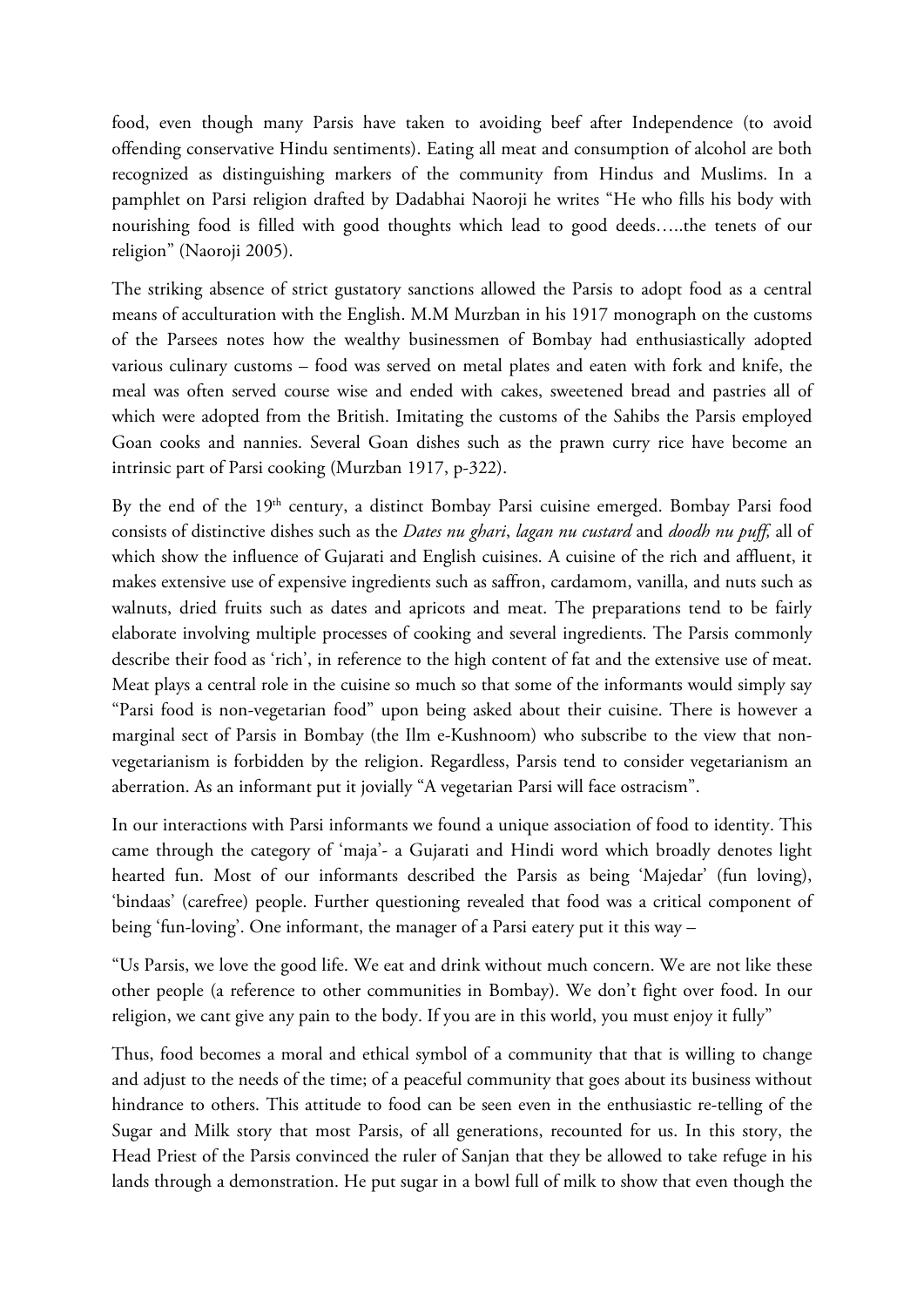King's lands were full of people, they would simply dissolve among them. Even in this story of origins, food becomes a symbol for the Parsis and their qualities of peace and non-antagonism.

Luhrmann in her psycho-social study of the Parsis argued that a deep sense of displacement and identity crisis haunted the community in Bombay. This she argued was due to the diminished position of the Parsis in the economic and political spheres after Independence and the unwanted marker of having been a colonial comprador class. Added to this, their diminishing numbers in recent times, has meant that the community has become increasingly bitter and critical of its young men who are seen as being impotent, un-ambitious and/or homosexual. In contrast to this, we found that in the domain of culinary traditions, the Parsis are a proud community. They are proud of their elaborate and complex dishes, their 'refined tastes' and most of all 'their love of good food'. One informant, the owner of an Irani café, put it thus -

"These days there are all these fast food places – McDonalds and those Udipi chains. Lots of janta (masses) goes to them, but when they want quality food they come to us. They know we have the best food. We may be slow, but you can't beat the taste".

### Circuits of Authenticity: The Registers of Parsi-ness

Our exploration of Parsi cuisine in Bombay revealed that Parsi culinary identity emerges on multiple registers. A traditional location of culinary identity in the space of the household is no longer tenable in a globalized world. There are three circuitous foodways we were able to identify in our study. The first, is a religious-domestic circuit which includes Parsi households in the everyday and during specific religious rituals, and various communal religious observations and celebrations including weddings, navjotes (initiation ceremony) and ghambars (seasonal feasts). This circuit is not sequestered from the market, but is made possible by the mediation at various points by market entities.

The second circuit is the commercial circuit which includes Parsi restaurants such as Britannia, cafes such as Kayani and popular bakeries such as the Yazdani bakery. This circuit caters mostly to non-Parsis, both residents of Bombay and tourists. The claims to authenticity in this circuit are markedly different from the first.

And lastly, there is an intermediary circuit which we have located between the first two circuits. This circuit addresses itself to both non-Parsis and a younger generation of Parsis. It includes Parsi food blogs, Parsi cookbooks and caterers. In this circuit, there is a distancing from both the other circuits as there is a focus on modernizing 'traditional Parsi cuisine', yet at the same time a moving beyond 'cliched Parsi food' towards the 'authentic'.

#### Circuit 1 – The Religious-Domestic

The religious domestic foodways traditionally involved two types of preparations – preparations meant for the house, both for daily consumption and household centred religious observations and preparations for communal gatherings and celebrations. In both cases food was associated with a strongly religious symbolism.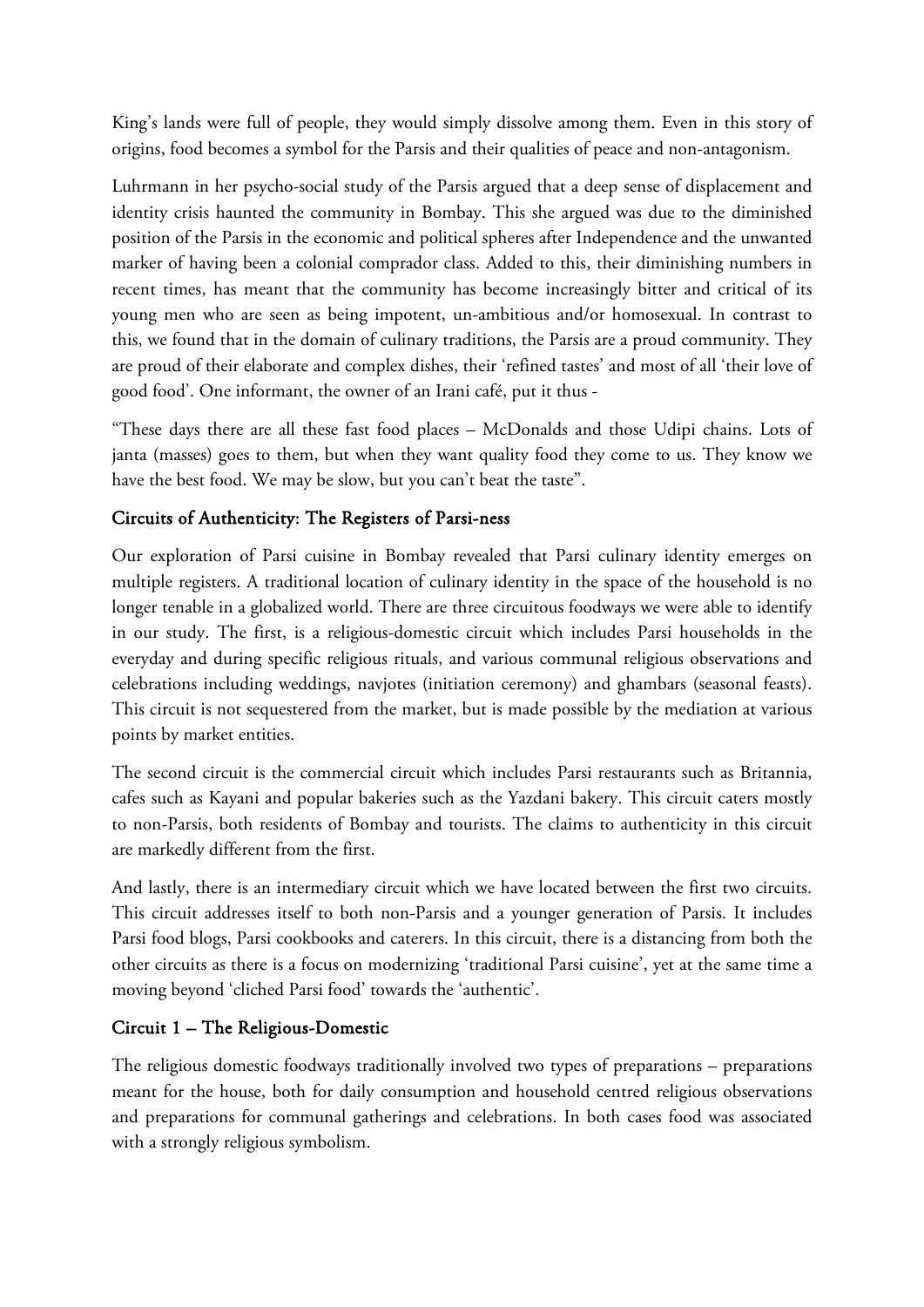Food is a crucial component of all religious rituals and ceremonies. As Phitroza Mistree explained 'Food is an invitation to divine beings and to our ancestors. Almost every single ceremony of ours uses food'. The preparation of religious food must be in accordance with certain strictures. Key among them is the prevention of contamination by bodily fluids – menstrual blood and spit. In some orthodox households, the list would extend to include hair. Women of the household would wear a headscarf or *mathabandh* and a mask on the face while cooking. Additionally care has to be taken to prevent any liquid from spilling over into the fire – a symbol of the divine.

The second crucial aspect is the smell of food. It is the smell which is seen to attract the divine beings to individuals. Parsi rituals thus always include the use of incense called *loban* (frankincense) which is lit in a silver vessel called the *afrighaniyu* and used to fill the house with vapours (often Parsi women perform this ritual twice a day).

Food is not only an invite to the divine, but is considered to be a vehicle for medicinal and holy properties. Dates and pomegranates are auspicious symbols, included in most religious ceremonies along with which the betel nut, and sugar have been adopted from the Hindus (these are not symbols used by the Zoroastrians in Iran). Fish similarly is auspicious and is used symbolically (a fish made of silver) or is included in the menu of most auspicious events. Thus, in the *sagan nu ses* – a ritual performed to remove the evil eye – a silver plate with fruits and sweets is accompanied by a silver fish.

Food is closely intertwined with the entire life of a Parsi, beginning with childbirth. In the special in the month of pregnancy, the *agernee* ceremony is performed to remove the influence of the evil eye on the expectant mother. Central to this ceremony is food – an *agerni no larvo* (a conical shaped sweet made of gram flour) along with almonds, dates, *batasas*, pomegranate and rice are placed in a headscarf which is then used in the ceremony. The *larvo* is eaten first by the expectant mother and then given to the unmarried women in the belief that this would help them find husbands. This is followed by a feast (a certain follow up to all ceremonies) which includes *ravo* (sweet semolina), *sev* (sweet vermicelli), *tareli machhi* (fried fish) and certain special dishes made only for the occasion such as *mava na khaja* (clotted cream encased in puff pastry).

On the fifth day of childbirth, close relatives and friends are called for the *pachori nu bhonu* (*bhonu* is a generic term used for a feast). Several dishes with minimal spicing are cooked such as *kharu gosht (*savour*y* lamb), *khari murgi* (savoury chicken), *bheja* cutlets (brain cutlets) among other things. This custom is seen as an invitation to *Vermai,* the guardian angel of new born, to bless the child. Other ceremonies include the *Besavanu* (a celebration of the child eating its first morsel) and the *Puglavra* (a celebration for the child taking its first steps); both of these prominently include food.

Conversely, the death rites of Zoroastrianism also involve food. Three days after the death, relatives observe a *parhizi* or abstinence from meat. This custom we were told was borrowed from the Hindus, and was not present earlier. Mourning is observed for four days, in which all days are marked by the consumption of specific foods. One all four days, breakfast must include a *poro* or parsi omelette, *malido* (a sweet dough) and *bhakra* (a cake made with toddy). The afternoon meal would generally include the favourite dish of the departed one. On the fourth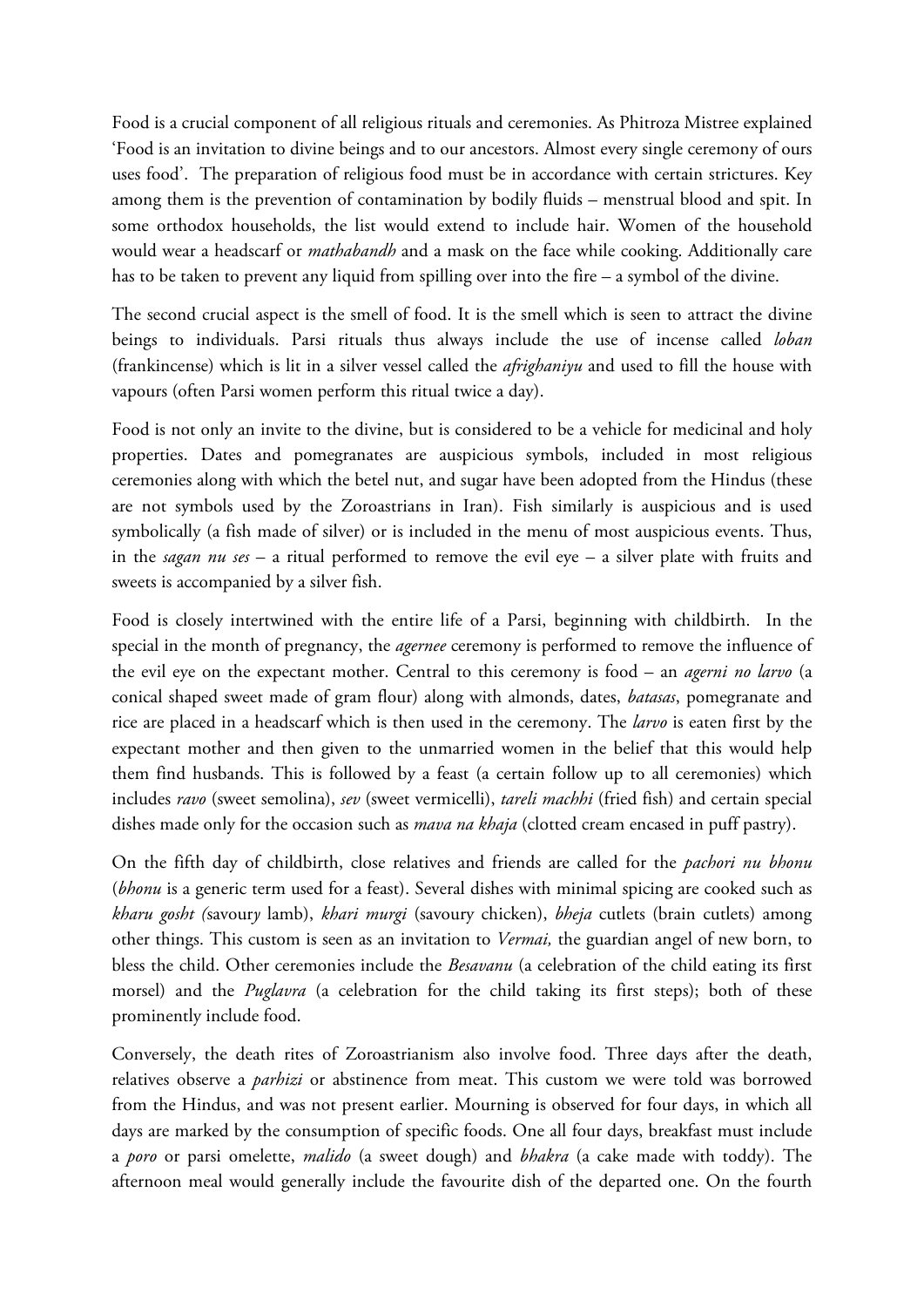day, *dhansak* (meat coked with lentils) is eaten to remember the dead. Thereafter, *dhansak* must be eaten each Sunday to commemorate one's ancestors. On specific days of commemoration such as the *Amardad Roj* (marked a few days before the Navroz or vernal equinox) a large *thali* is prepared with foods such as *papeta ma ghosht* (meat and potatoes) to invite the *fravashis* or guardian angels to the house.

Apart from lifecycle rituals, specific days and months of the calendar are marked by the food that is meant to be consumed on those days or abstained from. The days of each month are named after various divine beings (*Ameshas Spentas* and *Hamkaras*). On *Hormuzd Roj*, when Parsis believe it is auspicious to visit the fire temple, most households will prepare fish. On *Bahman Roj*, named after the protector of cattle, orthodox Parsis will refrain from eating meat. During the *Adar Mah*, on the *Daepdar Roj*, the kitchen is cleaned and turmeric paste is applied to the stove. On other auspicious days such as *Sarosh, Daepmeher, Daepdin* among others, *dhun dal ne patio* (a sweet and sour rice dish) is cooked.

Apart from this rather long list of rituals, there are also *jashans* – prayer rituals performed by priests on occasions such as birthdays or for remembering the dead. The ceremony again makes use of various food items such as the pomegranate, and more specifically in this case alcohol. In the traditional *Baugs* or Parsi residential colonies of South Bombay, the six *ghambars* or seasonal feasts are still celebrated. These feasts mark various important points in the agricultural year including summer, winter, spring, harvest and so on. More commonly, the *ghambar* is organized after the death of a family member. These are strictly meant for Parsis. One informant told us that *ghambars* are a complete social occasion with families travelling from the corners of the city to meet their friends and eat good food. In some cases, *ghambars* become holiday occasions. A family told us of *ghambars* organized in the cities of Gujarat such as Surat and Bharuch which were known for the unique and delicious food. Near *Sanjan*, a *jangalvaasi ghambar* is organized which a number of Parsi families from Bombay attend. Among other dishes, the *papeta ma ghosht* is considered a *ghambar* speciality.

While this was a rather traditional recounting of the various food related religious customs among the Parsis, a study of Parsi households and religious celebrations revealed that several changes have emerged. These changes cannot be seen as simply the corrosive influence of globalization upon a pristine Parsi culture but must be seen as the result of the specific interaction between the social history of the Parsis in Bombay and the forces of globalization.

One specific change associated with the religious-domestic circuit is the diminishing importance of religious value associated with food. As the Parsis became affluent they began to employ house cooks and maids which meant that the women of the households became divorced from the kitchens. Most of our older informants learnt cooking by attending cooking schools and some claimed to not even remember their grandmothers entering the kitchen. Thus, even by the late 19<sup>th</sup> century, the specific domestic values associated with the kitchen as the site of religiosity, purity and motherly love had begun to unravel. This process has simply been exacerbated after globalization as most Parsi women are working women and thus find little time for preparing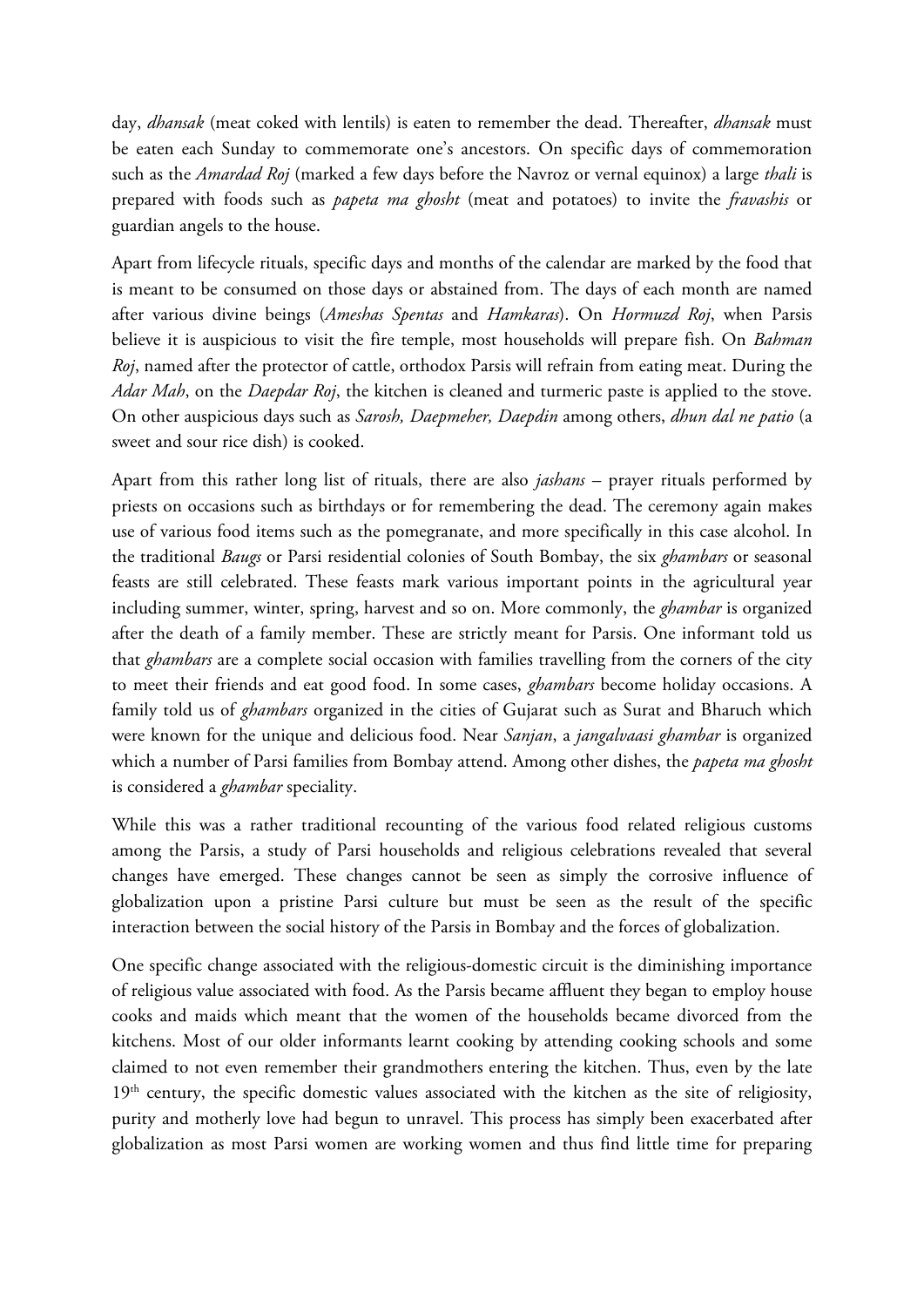elaborate meals and dishes and preparing the detailed month wise menus prescribed in the religious texts.

Unlike what Tulasi Srinivas observes, gastro nostalgia is not always associated with "as my mother made it" (Srinivas 2007). It could very well, as in this case, involve a complex of food memories associated with childhood most of which would not involve either the mother or the domestic hearth. Mrs. Zarine put it rather vividly

" in my childhood, I remember getting cakes from the Ratan Tata Institue on Malabar Hill. They were such an important part of any Parsi household. My ayah was Goan and I loved her vindaloo and prawn curry. And our maharshtrian cook made the best Sunday dhansak"

In this recounting of childhood memories, authenticity is not located in a given site or within the community but emerges through transactions between various market sites and individuals. Often we observed that the idea of authenticity could be divorced from the domestic context altogether. Some dishes, which are considered difficult to prepare, have become entirely associated with catering at large events. Dishes such as patrani machhi, a fish preparation is associated mostly with marriages. Parsis will commonly discuss which caterer makes the best macchhi.

Further, tiresome preparations such as the Malido, dates nu ghari, and bhakra all of which are used in religious customs are rarely prepared in the house. Most households purchase such items from Parsi philanthropic organizations such as the Ratan Tata Institute which makes these items in bulk and sells them in vaccum sealed bags. Earlier these dishes would have evoked a special religious value, as they would have been prepared at home and on specific occasions. However, the easy availability changes its significance. A young college going- informant Noosheen put it thus – "I love bhakra. I can purchase it anytime from RTI. I even pack it as a snack item for my friends in college".

At both households, what was rather striking was the clear assertion of the importance of food for the Parsis. All members of both households emphasized their love for Parsi food, frequented Parsi weddings and "*ghambars*" and ate Parsi food at least once every day. Studying the food habits of both households it seemed clear that at least two meals in the day were entirely non-Parsi in character. Thus, Breakfast would generally mean eggs, fruits and toast. As all members of the household were either working or went to university, lunch would be eaten outside the house (and this would invariably be a non-Parsi meal). As a consequence, dinner seems to have acquired a special significance for both families. Further, Sundays and holidays are two important occasions for the reiteration of 'Parsi-ness'. "On Sunday, we must have our *dhansak* and prawn curry – Sunday seems incomplete without it" said Noosheen.

The ghambars which were traditionally seasonal feasts have now become occasions for the gathering of the community. Some of the older members of the community were rather resentful of this change. A priest of a prominent fire temple observed "they go to eat and make merry, but they have forgotten all rituals and customs". Another Parsi youth told us "whenever I come back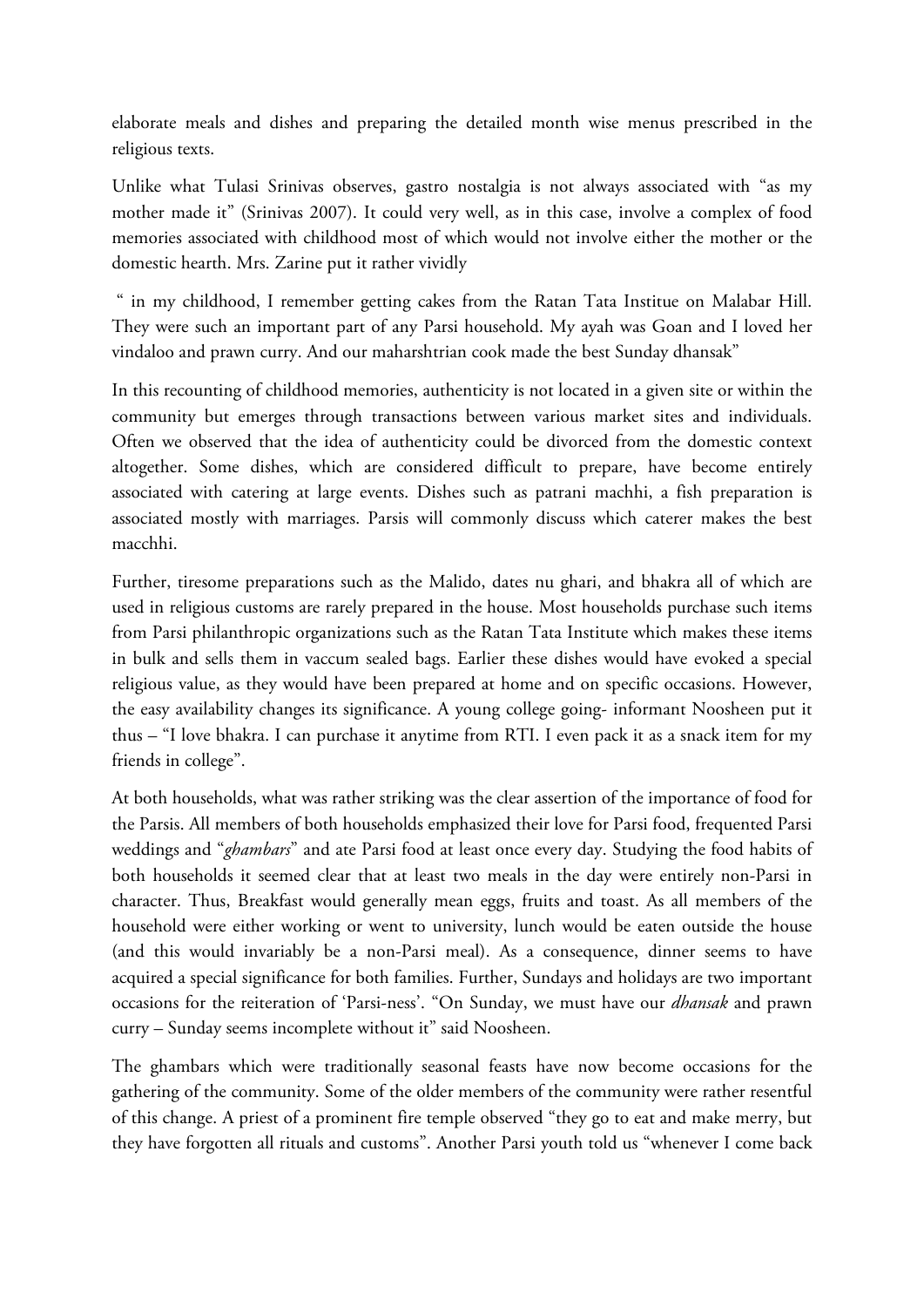from college, me and my friends make it a pint to attend a ghambar. We miss Parsi food so much in the hostel".

What seems rather clear is that the intersection of Parsi cuisine with identity in the household is undergoing change. Food is associated with a 'Parsi-ness' that is disjointed from Zorastrianism or associated only tangentially. The religious symbolism associated with food is gradually being replaced by a more secular gustatory identity. 'The Parsi-ness of the home is associated with specific times during the year – a Sunday, Pateti (Parsi New Year) or Navroz become some of the privileged points for the performance of Parsi-ness.

#### Circuit 2 : Commercial Establishments

#### Restaurants and Cafes

Frank Conlon in his seminal essay on commercial foodways in Bombay identified the Iranis as being one of the pioneers in both the restaurant and commercial catering business in India (Conlon 1995). The Iranis were the first to establish cafes in Bombay, serving mostly mill and dock workers. Established at the corner of commercial buildings in South Bombay, one informant estimated that there were at least 50 such cafes in South Bombay in the 1950s. Today the number stands at around 20, with many of them closing their doors permanently. Parsi cuisine entered the commercial scene only in the 1970s, when the Britannia Restaurant began to serve *dhansak dal*, *berry pulao and Sali boti*. These dishes are now served at almost all Irani cafes. However, this was not the earliest instance of the commercialization of Parsi cuisine. That can be traced to the 1930s with the establishment of bakeries such as Monginis's and philanthropic institutions such as the Ratan Tata Institute which sold pastries, cakes, and specific Parsi delicacies such as *dal ni poli* and *bhakra*.

Today one can identify three types of commercial institutions dealing with Parsi cuisine – cafes and restaurants (with the latter serving more elaborate meals and the former focusing on tea and snack items), philanthropic institutions selling Parsi snacks and sweets at nominal prices and lastly caterers who cater to both Parsi and non-Parsi events.

Parsi cafes (both restaurants and cafes are called by this term), though called cafes, are far away from the world of the European café, which in Habermas' analysis was a site of leisurely conversation and debate for bourgeois society (Habermas 1989). Located on the side walk, these spaces served food only as an occasion to the ambience itself. The converse is true for the Irani cafés – quick service and prompt clearance and turning of tables. There is usually no reservation of tables, and all tables have explicitly placards admonishing customers to not use laptops and sit at the table without ordering. Most such cafes are elaborately furnished with wooden panels and inlaid mirrors. The waiters at both Britannia and Kyani were entirely impatient and perturbed at the sight of three researchers occupying a table even after having eaten their meal.

At the iconic Britannia Restaurant located at Ballard Estate, one finds an atmosphere entirely non-conducive to a long leisurely meal. The Restaurant, is entirely open to the street such that one feels entirely a part of the din of the road. The restaurant is not air conditioned, and the dining area wears a dilapidated look – with peeling paint, rusty fans, and creaky old chairs. Yet at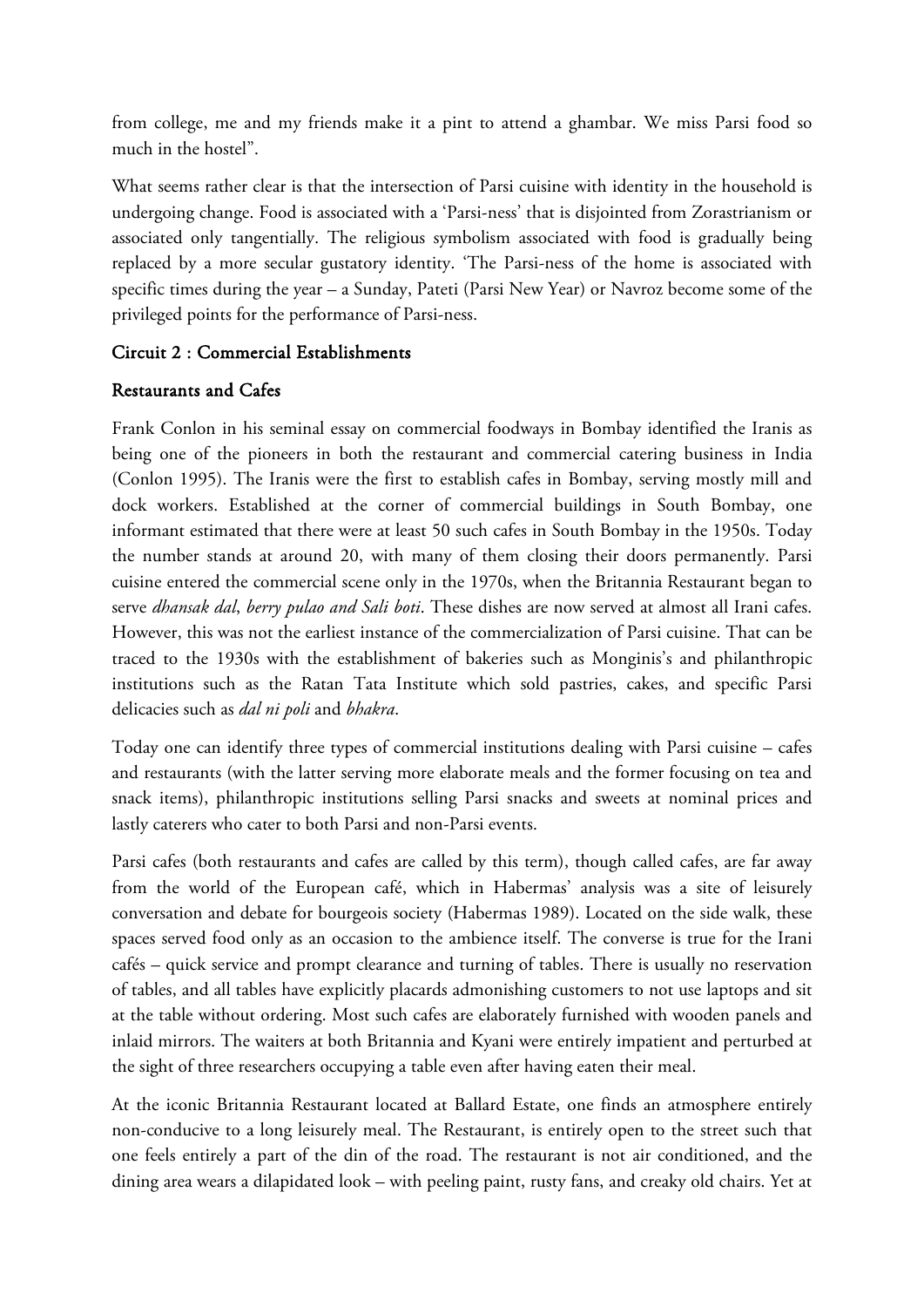both Kyani and Britannia, we found that it was a certain sense of history that was key to their marketability. As a customer put it aptly "It's not really for food that we visit this place (I have had better food at the houses of Parsi friends), we visit it for the ambience". This ambience is the performance of Parsi history, an immersion into old world Parsiana - literally embodied in Mr. Baman Kohinoor, the 92 year old co-owner of the restaurant who takes orders and personally serves all customers. As we sat down in the restaurant, Mr Kohinoor enthusiastically narrated the history of the restaurant and recommended the famous *Berry Pulao*. Several other antiquarian elements such as the use of an old billing counter, the non-acceptance of credit cards and so on add to the 'charm' of the restaurant. It seemingly becomes a 'piece of history' in a technologically driven world, but it is this 'quaint charm' that enables it to package itself uniquely in a globalized marketplace.

The restaurant consciously packages an old colonial nostalgia – with cut out portraits of Queen Elizabeth, Kate and William. On one wall hang three flags – an Iranian flag, a British one and an Indian flag. These flags epitomized the hybrid identity of the Iranis, and of the Kohinoor family in specific. Mr. Kohinoor explained "The Iranian flag represents my roots, the British flag represents the patronage given to the Parsis for which reason we are affluent today and the Indian flag, represents my country". Hanging beside the portrait of the English Queen is the portrait of Mahatma Gandhi – the imperial crown and the native anti-imperialist both sharing the same space. Further, the menu shows a starkly different image of the restaurant. Almost all dishes have vegetarian variants and the menu clearly states that beef and beef products are not sold at the restaurant. This Mr. Kohinoor informed us was a strategy he adopted immediately post-Independence to avoid inviting the wrath of inflamed Hindu sentiments in the aftermath of the Partition. The restaurant thus is a zone of multiple temporalities – evoking various moments of colonialism, independence and contemporary times.

The food at these commercial establishments is rather distinct. Specific Parsi dishes such as the Dhansak, Sali Boti and Patrani Machhi are packaged as 'authentic' Parsi food. Most Parsis we interviewed said they rarely visit these establishments. One young Parsi said "we don't eat Dhansak everyday. Its meant for Sundays. These things are so rich and fatty, no one could have it everyday". At some other establishments such as Jimmy Boy, located in Bank Street, the elaborate wedding meal called the lagan nu bhonu is packaged as authentically Parsi.

Despite the increasing competition from newly opened restaurants serving cuisines from across the world, fast food joints and cafes, these old Parsi restaurants continue to make profits. While most owners claimed to be facing financial troubles as a result of the corruption of government bureaucrats and rising prices of food, but none complained of a declining consumer base. The discourse of gastro-nostalgia has meant that there has been a boost in interest in regional cuisines. Each of these places has been awarded by several popular food guides including among others the Times Food Guide and the Miele food guide. They have been featured in several food programs on television and lately have been featured on international travel guides such as the Lonely Planet.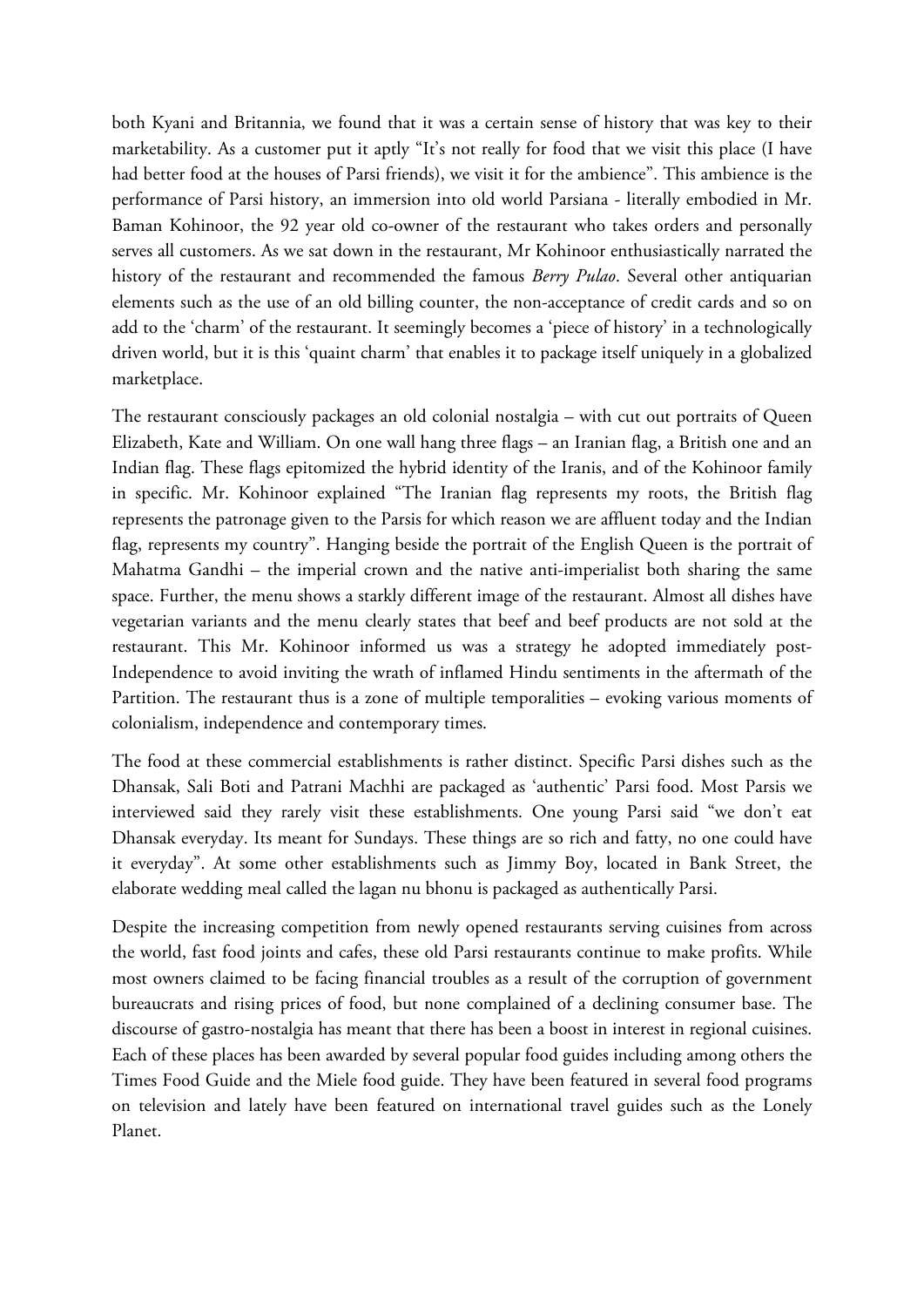These various forms of media coverage, from blogs to guides to newspaper articles, place restaurants and cafes such as Britannia and Yazdani in the culinary map of Bombay. They imagine the city by means of points of gustatory experience. The Miele Guide for instance called Britannia "a gastronomic landmark……a culinary pilgrimage for all foodies". The shutting down of two iconic cafes B. Merwan on Grant Road and the Sassanian in Dhobitalao lead to a sustained coverage of Irani cafes by various national dailies such as the Times of India and photoblogs. The news network Al Jazeera in an article on B. Merwan –

"The battle is lost. To adapt and change our décor and menu is only way in which these cafes have survived. This café is no longer anyone's cup of tea"

The language is one of nostalgia, regret and a sense of loss of tangible history and cultural memory. Thus, even as some cafes shut down and others are threatened by increasing competition, others saw an increase in footfall.

#### Philanthropic Institutions: A marketplace for the Parsis

A counterpoint to such conventional forms of public interface with the market rests with philanthropy. One example is the Ratan Tata Institute whose roots can be traced to the late 19<sup>th</sup> century. It is well known amongst the older generation of Parsis, who fondly remember the catering services and food retail wing of the Institute which would sell various delicacies such as cakes, pastries and the more traditional dishes such *Dal-Ni-Poli* and the *White Pumpkin Murabba*.

The Institute began as the Stri Zarthosti Mandal in 1903, established by Naoroji Patuck, a wealthy Bombay industrialist to alleviate poverty and dire circumstances faced by the poor Parsi women in the aftermath of the Bubonic Plague in 1899, after which many had lost their husbands. The Institute received generous funding from the Sir Ratan Tata Trust in 1928, which donated the current building in which it is even today located. The Institute then took its present name. Presently, it has four departments – Cookery, Hand Embroidery, Tailoring and Laundry. Zarine Adajania, Treasurer of the Rattan Tata Institute was of the opinion that these were skills that the housewives already possessed and thus could be skilfully used for commercial ends. "We believe in fostering self-reliance and dignity of labour in our women. Anyone today who knocks at our door will be given work.

The culinary and food division of the Institute has diversified significantly in recent times. The early *Dabba Service* or packed lunches now take up a very small part of their business. A significant section of the business is the supply of packed foods, snacks, chutneys and other such retail-able food items, not only at their own store in Malabar Hill, but across 8 other outlets (franchises) across the city. These are mostly located in South Bombay, in posh areas such as Colaba and Fountain, which have a large Parsi population settled in the vicinity. In 1984, they also opened the Landmark restaurant, which serves Parsi dishes. They also run canteens for some corporate firms such as Deloitte, and the Tata Group and also for some schools such as The Cathedral and John Connon School. Here the menu does not include traditional Parsi snacks, but includes items of a nature best described in India as 'Continental' food which ranges from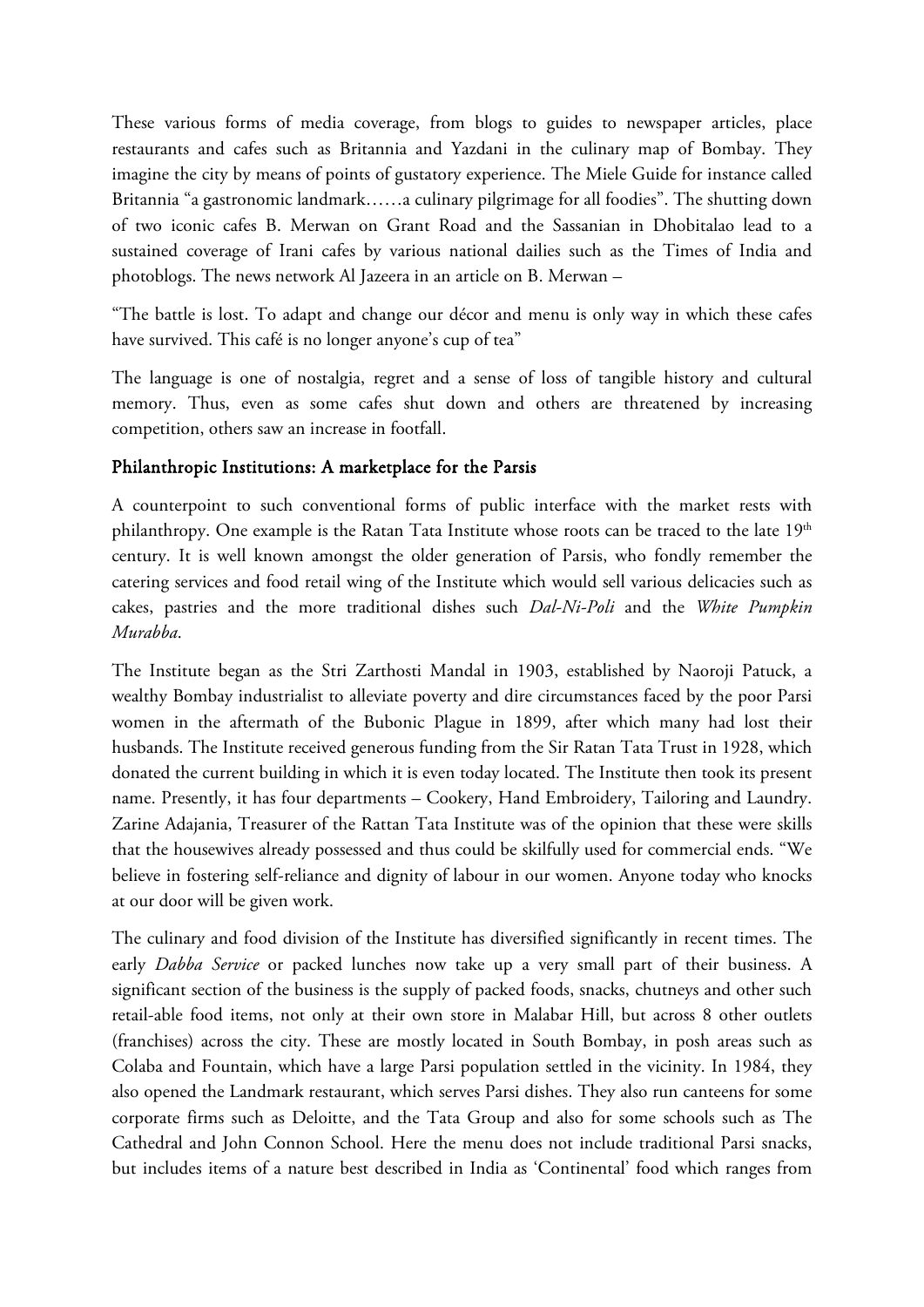sandwiches, to burgers, to pastries and cakes. Recently, they have begun supplying snack items to the Taj Mahal Hotel, which includes *Chiwda* and *Khari* Biscuits, both of which are popular Gujarati snacks.

The RTI figures prominently in the culinary memory and imagination of the Parsis in Bombay, much more than the Parsi restaurants and cafes. The ready-made Parsi snacks such as *dal-ni-poli* and pastries were fondly remembered by several informants. Zarine Adajania herself recounted as to how all birthdays meant a special trip to the RTI where she was given candies and cakes. Thus, the gastronomic geography of the city seems rather different for a Parsi compared to a non-Parsi.

The commercialized foodways for Parsi cusine in Bombay are largely segmented and aimed at two different customer bases. The restaurants and cafes aim to attract a largely non-Parsi and tourist clientele and actively position themselves as part of Bombay's heritage. Organizations such as the RTI aim to attract a largely Parsi clientele. They do not rely on advertisements, reviews or any form of active positioning. Their clientele is built on word of mouth recommendations.

Both make differential claims to authenticity. Restaurants such as Britannia claim to be serving 'authentic' Parsi food, which they claim is better than their competitors. The reference point of this authenticity is not the Parsi household but the establishment itself. Dishes such as the Berry Pulao were invented by Mr. Baman Kohinoor and he sees no contradiction in marketing it as authentic Parsi food. The keema pao at Kayani Café has become associated with the Iirani café and not with the Parsi household. However, in the case of the RTI, there is an explicit reference to the household in the claims to authenticity. The RTI is seen to have replaced the space of the domestic hearth by supplying various dishes that are no longer prepared in the home.

## Circuit 3 – The Mediating hybrids

Krishnendu Ray notes that globalization cannot be conceived as a polar process of transposing the global against the local and the regional, it also involves a process of hybridization. Global and local influences merge to create new cuisines and palates which can't be located within any community identity (Srinivas and Ray 2012, ch-1). One notices this in the case of Parsi cuisine as well. The third mediating circuit consists of some high end caterers such as Kaizad Patel, Parsi food blogs such as bawibride.com and Parsi cookbooks such as the Time and Talents Millennium Recipes book and Cuisine For A Cause complied by the NGO Parzor.

This circuit aims to reach both Parsis and non-Parsis. Their claims to authenticity rests on a return to a forgotten past by unearthing old recipes and collecting lesser known variations of popular dishes. However, simultaneously a claim to modernizing these dishes is also made. Parsi food is sought to be made suitable for a globalized context.

The Time and Talents Recipe books provide a case in point. The Millenium Recipe book was published in 2004, by the Parsi housewives club – the Time and Talents. An old club, it traces its roots to the 1920s when wives of Parsi industrialists decided to start a club to play cards and engage in philanthropic work. A concern for the dwindling numbers of Parsis in Bombay promoted them to compile a book of old recipes. An old member Viloo Mehta told us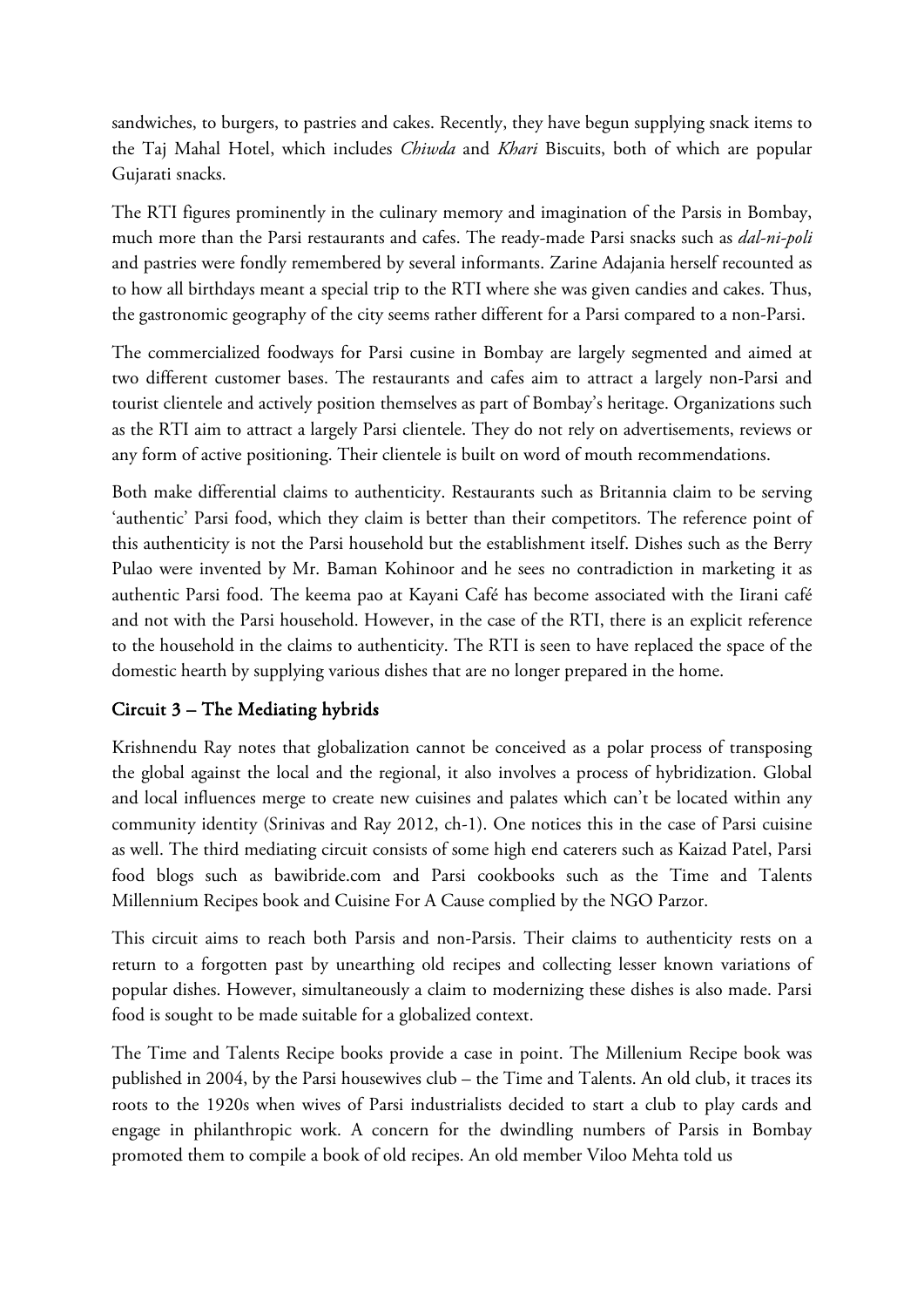'Parsi chokris (girls) hardly learn how to cook. They don't have any time for the kitchen. Who will preserve our heritage?"

The recipe book includes recipes from as early as the 1930s. What is interesting to note is that each of these recipes has been modified rather consciously to suit modern tastes and demands. Thus, the recipes which made use of extravagant quantities of ghee, butter, or oil are accompanied by variations that use lesser fat to suit modern dietary restrictions. Elaborate dishes with multiple steps are circumvented by using 'shortcuts' and modern appliances such as blenders and microwaves.

Another example is the popular food blog bawibride.com which is written and managed by the caterer Perzen Patel. In her blog she writes

"Six months into my marriage, living in a foreign country, I decided to shed my 'Continental cook' tag and learn Parsi cooking. But there were hardly any online resources to do the same. So I decided to put together a portal that would restore Parsi food to its glory"

The blog has entires such as 'Dhansak in 8 easy steps' and 'a simple Parsi bhonu for two'. It also has an entire section called 'International Favorites Bawa-fied' where the author claims to have put a Parsi twist to European dishes such as crepes, nachos and pizza. Some of these fusion dishes include 'chutney falafel'. 'Sali boti pizza' and 'gher nu ricotta'.

Kaizad Patel, trained at the Cordon Bleu in Paris attempts to similarly 'modernize' Parsi cuisine. He claimed

"Parsi cooking in Bombay has become inferior. Places like Britannia and Jimmy Boy have no respect for ingredients. They use stale things. Their kitchens are dirty. That's not how you make good food"

He claimed to have adopted the 'highest' standards of European cooking and fused that with 'traditional Parsi recipes passed down in his family for many generations. His 'famous' dishes such as the Sali boti and the kid gosht were popular, he claimed, as he used 'elite' imported ingredients such heirloom tomatoes, extra virgin olive oil and imported lamb meat. Expanding the boundaries of the traditional he said that he was often asked to serve dishes using lobsters, clam and game meats.

A study if this circuit then reveals a culinary identity in flux. As the global interacts with the local, it creates new hybrids. These hybrids could on the one hand remain as hybrids recognizing their 'in-between-ness' or on the other hand these hybrids make claims to authenticity or originality as in the case of Kaizad Patel.

#### Conclusion

A study of globalization cannot be about the pitting of identities against each other. Appadurai and Breckenridge challenge the idea of an Americanization of culture as a result of globalized consumption patterns. Globalization if anything allows for the emergence of multiple registers on which identity is constructed and contested.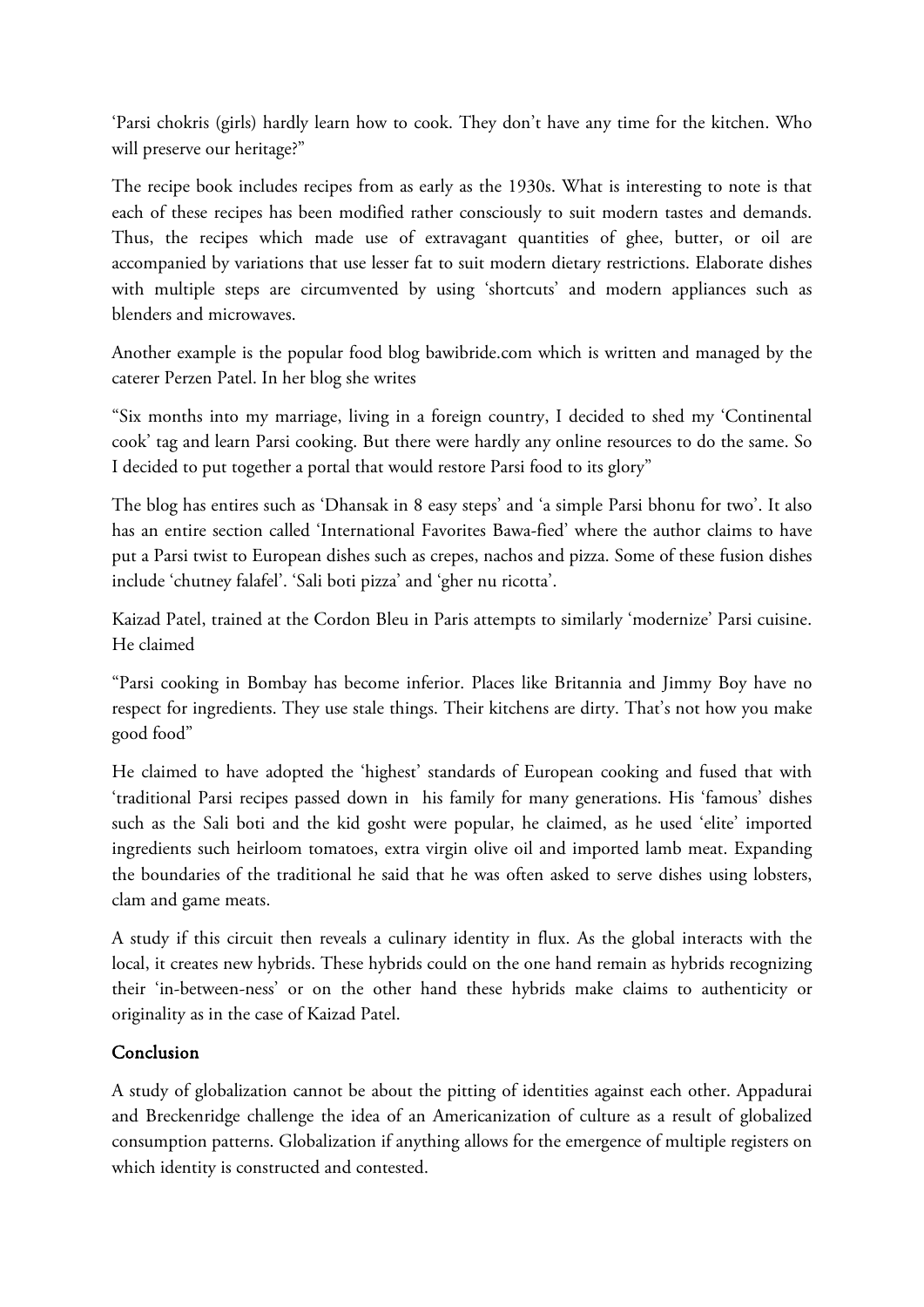This study of globalized Parsi foodscapes in Bombay shows firstly that a gastro-nostalgia is not rooted either directly in home or in the community itself. The idea of a colonial past could become the site for nostalgia, or the restaurant itself could fulfil that role. Secondly, authenticity and nostalgia can be constructed through multiple disjunct and partially linked circuits. In this case, the authentic foodscape for a Parsi would be very different from that of a tourist visiting Bombay. In the case of the Parsi cuisine, it can be argued that the Parsi cuisine of the Parsi community is different from the cuisine for non-Parsis. And lastly, globalization allows for a merger of the global and the local leading to the emergence of hybrid new culinary forms.

Thus, it may be argued that globalization does not simply lead to dual processes of Americanization and localization. It remakes and reshapes the meaning of both the global and the local. Both become floating signifiers with no referent and therefore become ripe for capture by various agents in society. In this case, 'authenticity' becomes the floating signifier, hollowed of any intrinsic meaning. Yet it is authenticity that is sold and packaged in the market place and the households. It emerges not at any one site, but at multiple sites and through the interaction of various processes of which market forces are one.

#### References:

- Habermas, Jurgen. 1989. The Structural Transformation of the Public Sphere. MIT Press : Boston
- Appadurai, Arjun. 1988. 'How to Make a National Cuisine: Cookbooks in Contemporary India'. *In* Comparative Studies in History and Society vol. 30 (3)
- Parkhurst Ferguson, Priscilla. 2004. Accounting For Taste: The Triumph of French Cuisine. University of Chicago Press
- Sutton, David. 2011. 'The Sensory Experience of Food'. In Food, Culture and Society. Vol 14 (4)
- Levi-Strauss, Claude. 1969. Mythologiques : The Raw and The Cooked. University of Chicago Press : Chicago
- Khare, Ravindra. 1976. The Hindu Home and Hearth. Vikas Publications : Delhi
- Srinivas, Tulasi. 2007. Everyday Exotic : Transnational Spaces, Identities, and Contemporary Foodways in Bangalore City. In Food, Culture and Society. Autumn Volume
- Srinivas Tulasi. 2008. '"As mother made it" : The Cosmopolitan Indian Family, 'Authentic food' and Constructions of Cultural Utopia. In International Journal of Sociology of the Family. Vol 32 (3).
- Srinivas, Tulasi. 2007. Everyday Exotic: Transnational Spaces, Identities and Contemporary Foodways in Bangalore City. In Food, Culture and Society. Autumn
- Balsara, PP. (1969). Highlights of Parsi History. Mumbai/Bombay: Associate Advertisers and Printers
- Mehta,Kerman & Shroff, Rukshana. (2011). Joyous Flames : The Parsi Zoroastrians. New Delhi : Parzor Foundation (Printed by EIH Press)
- Breckenridge, Carol. 1995. Consuming Modernity: Public Cultures in a South Asian World. Minneapolis: University of Minnesota Press
	- 1. Conlon, Frank. Dining Out in Bombay
- Goody Jack. 1982. Cooking, Cuisine and Class: A study in Comparative Sociology. Cambridge: Cambrudge University Press